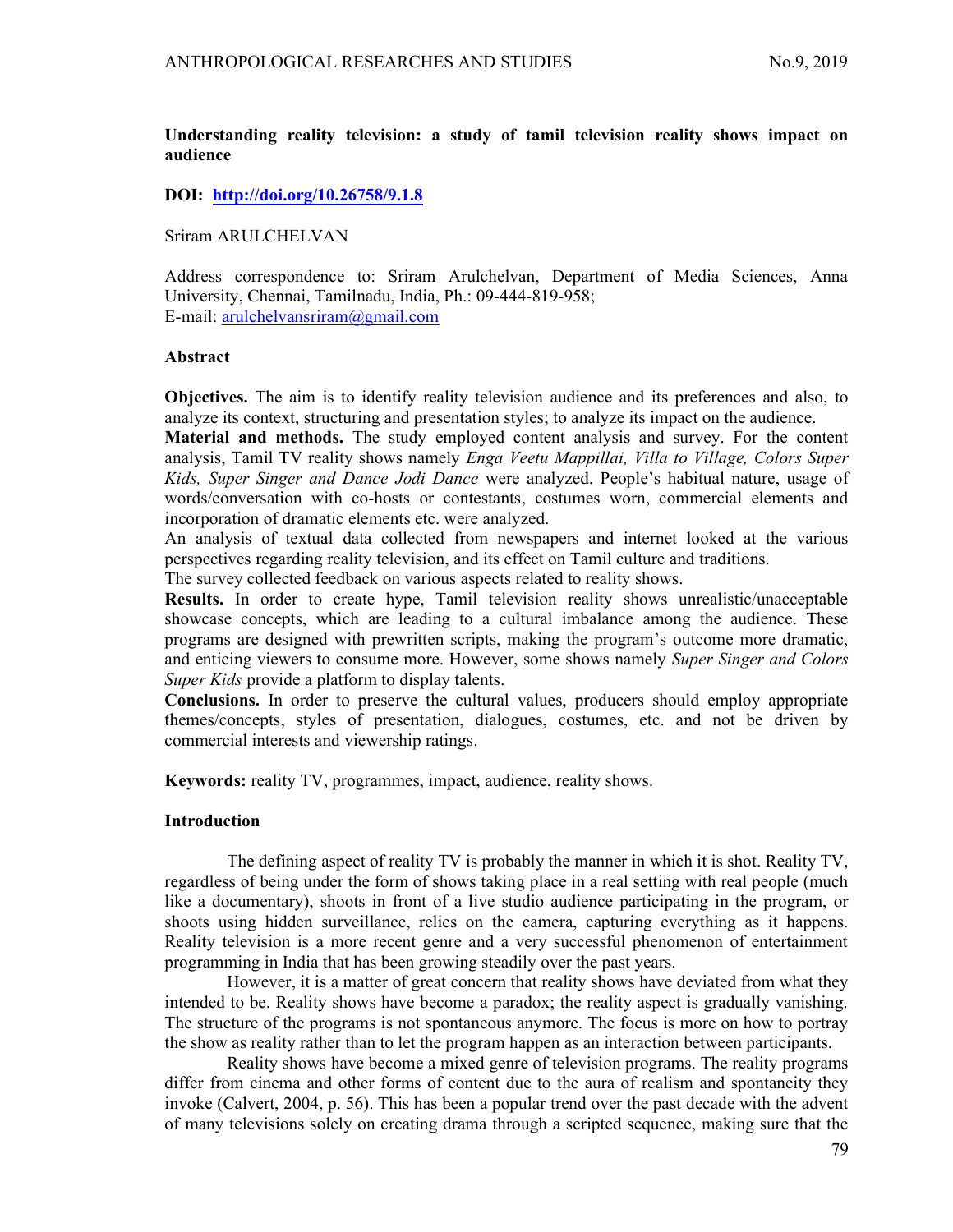audience is intrigued enough not to wonder about its authenticity. Shows like Big Brother prefer to keep the scripting aspect of the show as a secret, testing the curiosity of viewers.

The evolution has not been restricted only to the creative aspects of the show. Audiences have become more capable to find out the patterns as well as the strategy that the favorite show follows. In spite of it, spectators are hooked to the reality shows. There exists a two-way interaction between the creative writers and viewers through the reality show acting as a bridge. A major debate arises about the ethical nature of such an interaction. Some say that it is a part of how the entertainment industry has grown, defending its use of techniques to toy with the audience. Others mention that such a method employed in television programs reflect a sad reality of our society. According to the critics' opinion such shows play with the emotions of viewers, using inappropriate techniques that will have a bad effect on the society, on the lives of viewers.

In this context, this study explores the various components of Tamil television reality shows and their impact on audience perception towards its culture.

The study is guided by the following objectives:

- To identify reality television audience and its preferences;
- To analyze its context, structuring and presentation styles in Tamil reality shows;
- To analyze the news media reports on the impact of reality shows on the audience.

### Reality Television Shows: An Overview

As we watch, listen, and are entertained, TV programmes are revising our social and cultural writing, shifting our sensitivities, social-relationships, and associations to the natural biosphere. Earlier people have face-to-face interactions and associations, but today, they are constantly exposed to audiovisual content through television and they are associated with it. Reality shows have amalgamated into the lives of the people, being view, on one hand, as a platform for representing the society, and on the other hand, as a medium to understand oneself better. Rutenberg (2001) said, "Some have argued that reality programs should not be honored at all, lest they sully the television industry" and at one Academy meeting, also stated that "production of reality TV was referred to as "bottom feeding" that exploits the basest human instinct for voyeurism". Gerbner (1969) developed the Cultural Indicators program as part of his work with cultivation effects, to assess the television exposure impact over the viewers.

Hill (2005, p. 29) points out that surging popularity of the particular genre are reflected in the TRP ratings of these programs, which in turn have resulted in higher advertising revenues for the networks. The Reality programs as a genre has unique characteristics where it is promoted as audience have gone beyond a mere spectator to an active participant. In some cases, the audience is advanced further level of main characters (Andrejevic, 2004, p. 198).

Reality TV can be generally viewed under following parameters. 1. Recording of an event in lives of the individuals or group. 2. Capturing of dramatized reconstruction of real-life events. 3. And packaging the materials into an effective entertainment program, which can be later widely marketed for the Television audience (Kilborn, 1994).

Wei and Tootle (2002) defines Reality TV as a – Television Program that has the ability to stimulate real-world, real-life psychologically, emotionally and mentally challenging situations and draw out audience into reward-motivated, self-selected contests. Reality TV often focuses on providing the viewers with a chance of becoming potential players in the entertainment program. In this way Reality TV has pushed many traditional boundaries for a television program and becomes an empowering tool for audience, enabling it to become participant and influencer in the creation of media content (Papacharissi and Mendelson, 2007). At the present situation, the younger generation participants compete at the age of five and six, at such age being psychologically more impacted by judges' remarks on their performances. 17%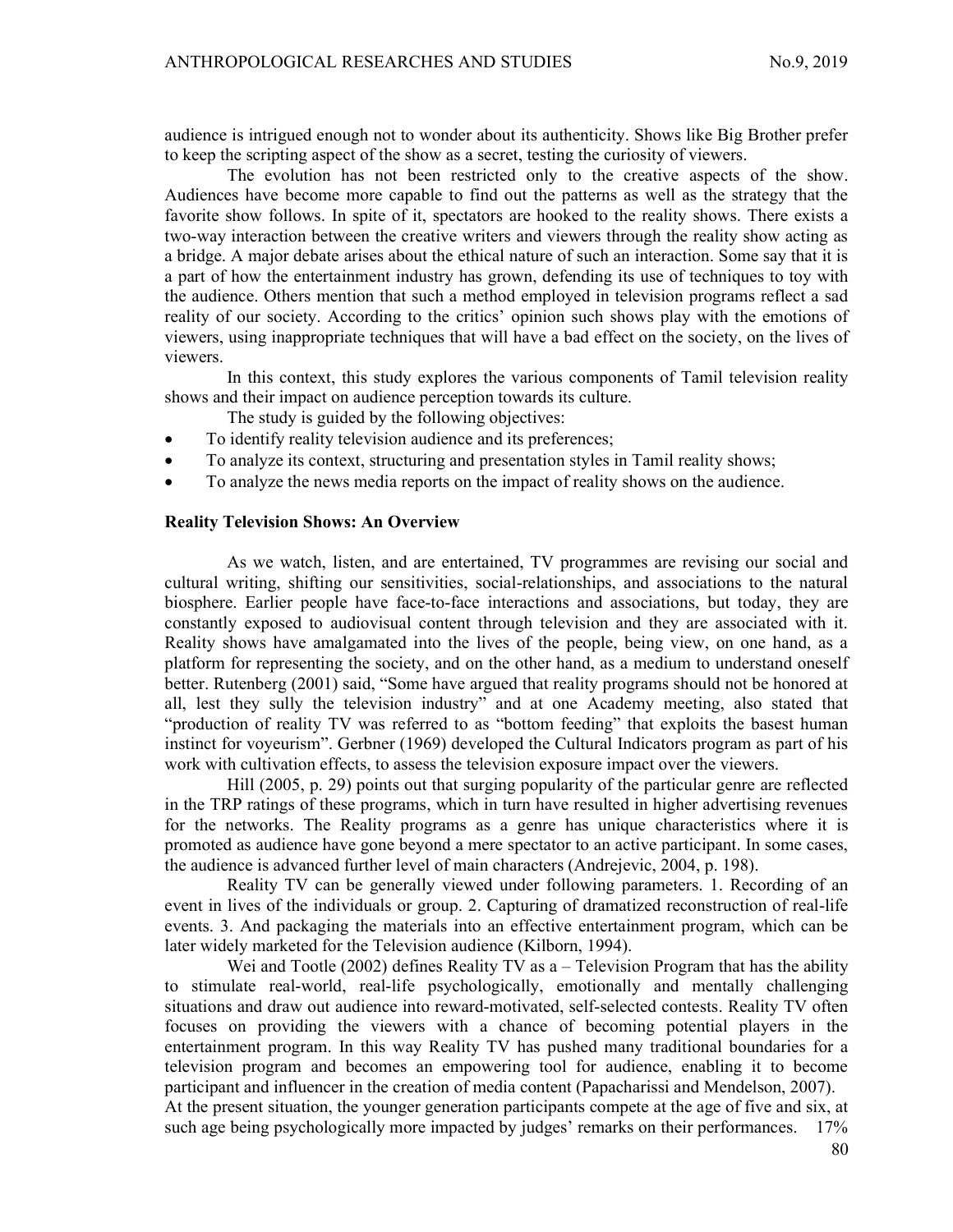of the respondents watch reality shows for the celebrities and fraternities who make an impact on the participants, but even a stronger one on viewers in most of aspects like lifestyle, attitude, behaviour, in such manner being interested in knowing more fantasies to be observed. It would rather be that the celebrities, who contribute to commercially driving the shows, must become the role models for the mass (Malur and Lakshmikantha, 2014).

The reality television can be evaluated with following features: 1. Use of nonprofessionally trained actors, 2. Programmes are filmed in unscripted situations, 3. Given more prominence in capturing contestants' spontaneity over improvisation, 4. With very limited level of producer/directors' creative involvement in the programme and 5. The recording of the contestants experience not limited to particular moment (Vijaykumar and Arulchelvan, 2015). In India, Zee TV pioneered in involving the audience in the elimination process of contestants of the program, *Cine Stars Ki Khoj* meaning "Search for a film star". This elimination process has been later replicated by many reality television and celebrity based programmes. Soon after many new methods have undertaken to improvise the voting process, by initiating new 'one mobile-one vote' type campaign in different shows, to avoid duplication of audience votes, as well as new 'Missed call voting' system, a phenomenon that helps the audience to participate and vote free of cost.

# Material and methods

The study employed both content analysis and questionnaire based survey. For the content analysis of the reality shows, the following Tamil TV reality shows were included: *Enga* Veetu Mappillai, Villa to Village, Colors Super Kids, Super singer, and Dance Jodi Dance. Each of the five programs was watched by the researcher/coder. Prior to watching the programs, the researcher identified the major thematic elements, that were relatable to the cultural impacts such as people's habitual nature, usage of words/conversation with co-hosts or contestants, costumes worn, commercial elements and incorporation of dramatic elements etc. Those themes were independently coded, based on the total amount of time each of the thematic element has consumed on screen time.

The secondary sources involved textual data, which were collected from newspaper articles, internet sources regarding such programmes. The articles were coded/ transcribed based on the source, context, and relationship with the current study. The analysis looked at the various perspectives/opinions regarding the reality television, exhibiting the dual nature of reality show and its effect on the Tamil culture and traditions.

In addition to the content analysis, the questionnaire survey collected the feedback from the respondents on various aspects related to the reality shows. The mode of answering was restricted only to the online medium.

### Results

The study mainly focuses on examining the impact of Tamil television reality shows on culture. Totally 240 respondents participated in the survey questionnaire. The result pertaining to the survey-based approach aids in understanding the youths' inclination to reality shows. Table 1. Time Spent on Watching Television in a Day

Watching in Hours Percentage (%) Less than 1 Hour 34.2  $1 - 2$  Hours 42.1

 $3 - 4$  Hours 15 More than 4 Hours 1.2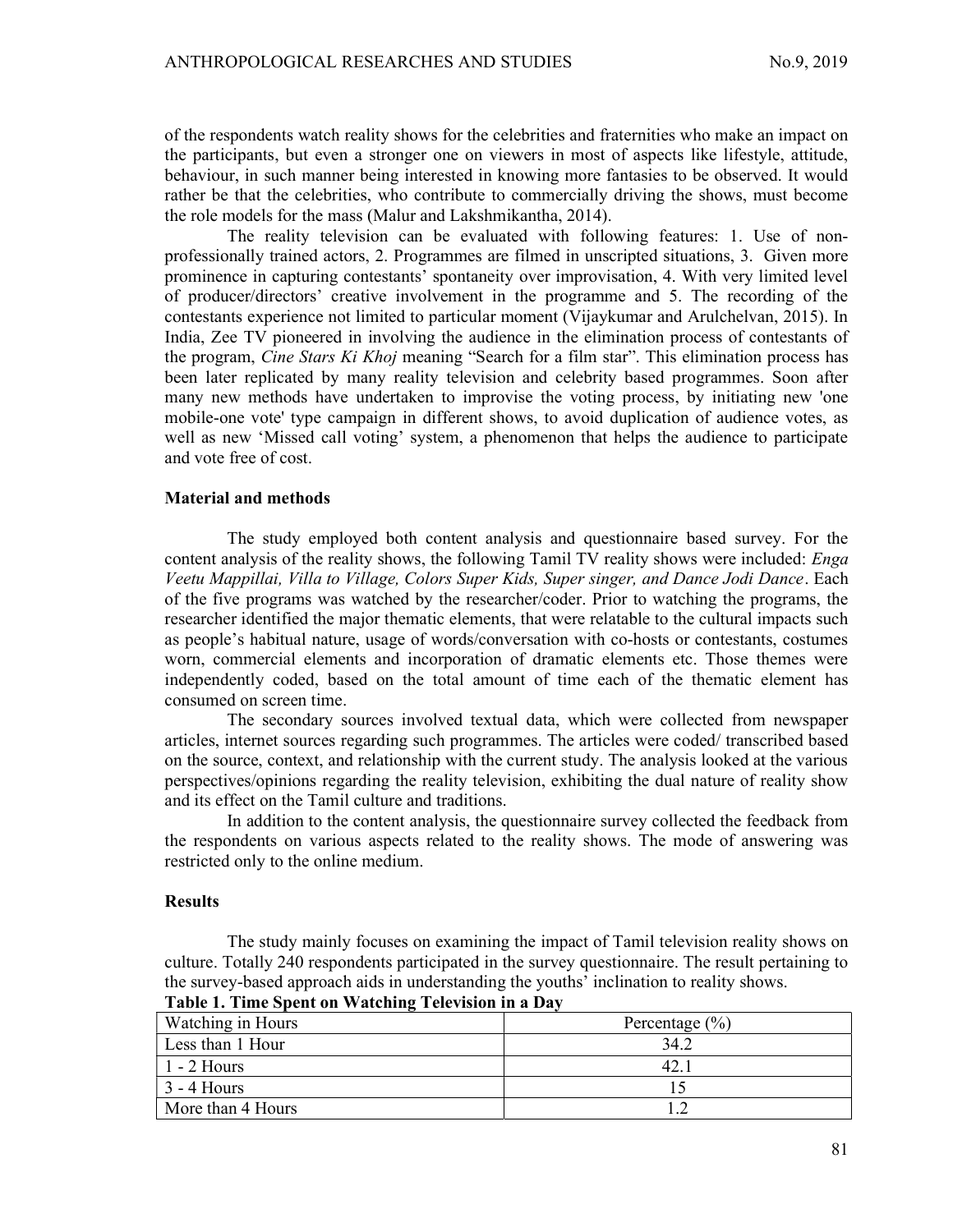The above table shows that nearly half (46%) of the respondents have the habit of watching TV for more than 1-2 hours, followed by 37% respondents who are watching TV programmes for less than one hour. Only 16% of the respondents have the habit of watching TV programmes for more than 4 hours.

| Channel Name | $\frac{1}{2}$ |
|--------------|---------------|
| Star Vijay   | 58.8          |
| Sun TV       |               |
| Zee Tamil    |               |
| Colors Tamil | 6.3           |
| Others       | 6.5           |

Table 2. Respondents' Choice of Tamil Channels

The above table shows the respondents' choice of watching Tamil television channels. 58.8% of the respondents watch Star Vijay compared to other Tamil television channels like Sun TV, Zee Tamil and Colors Tamil. Some respondents prefer Tamil channels being telecasted by the cable operators and not distributed throughout Tamil Nadu.

|                   | THEN C. THERMS SOUTCOS THE ORGER WHICH ECOPORIGINS GOVERNMENT HOUSE FORMS SHOWS |
|-------------------|---------------------------------------------------------------------------------|
| Category          | $\frac{1}{2}$                                                                   |
| Advertisement     | 46.3                                                                            |
| Word of Mouth     | 16.7                                                                            |
| Publicity         | 22.1                                                                            |
| Promos on YouTube | 13.3                                                                            |
| Others            | $\cdot$ .                                                                       |

Table 3. Various sources through which respondents get to know about those reality shows

Most (46.3%) of the respondents get to know about those television reality shows through the advertisements and promos. 22% of the respondents feel that the publicity given by the television channel also plays a crucial role in the viewer's engagement with the reality shows.

Table 4. Do you agree that the content and the style of presentation of Tamil television reality shows are causing cultural imbalance among the audience?

| Response       | 0<br>′0      |
|----------------|--------------|
| Yes            | 207          |
| N <sub>o</sub> | ^ ~<br>ن ريے |
| May Be         | 79.U         |

From the above table, we can see that the majority of the respondents (43.8%) were inconclusive with their opinion. It is probably because a few shows are innovative, unlocks new talents among the participants and tries to promote traditional cultural values. Respondents of equal numbers (27.5% and 28.7%) tend to have conflicting opinions with their agreement on the reality shows and its impact on cultural values.

| Table 5. Respondents' views on the scripting styles used in production of reality shows |  |  |
|-----------------------------------------------------------------------------------------|--|--|
|-----------------------------------------------------------------------------------------|--|--|

| Response        | $\frac{0}{0}$ |
|-----------------|---------------|
| Full scripted   |               |
| Semi scripted   |               |
| Spontaneous     |               |
| Poorly scripted |               |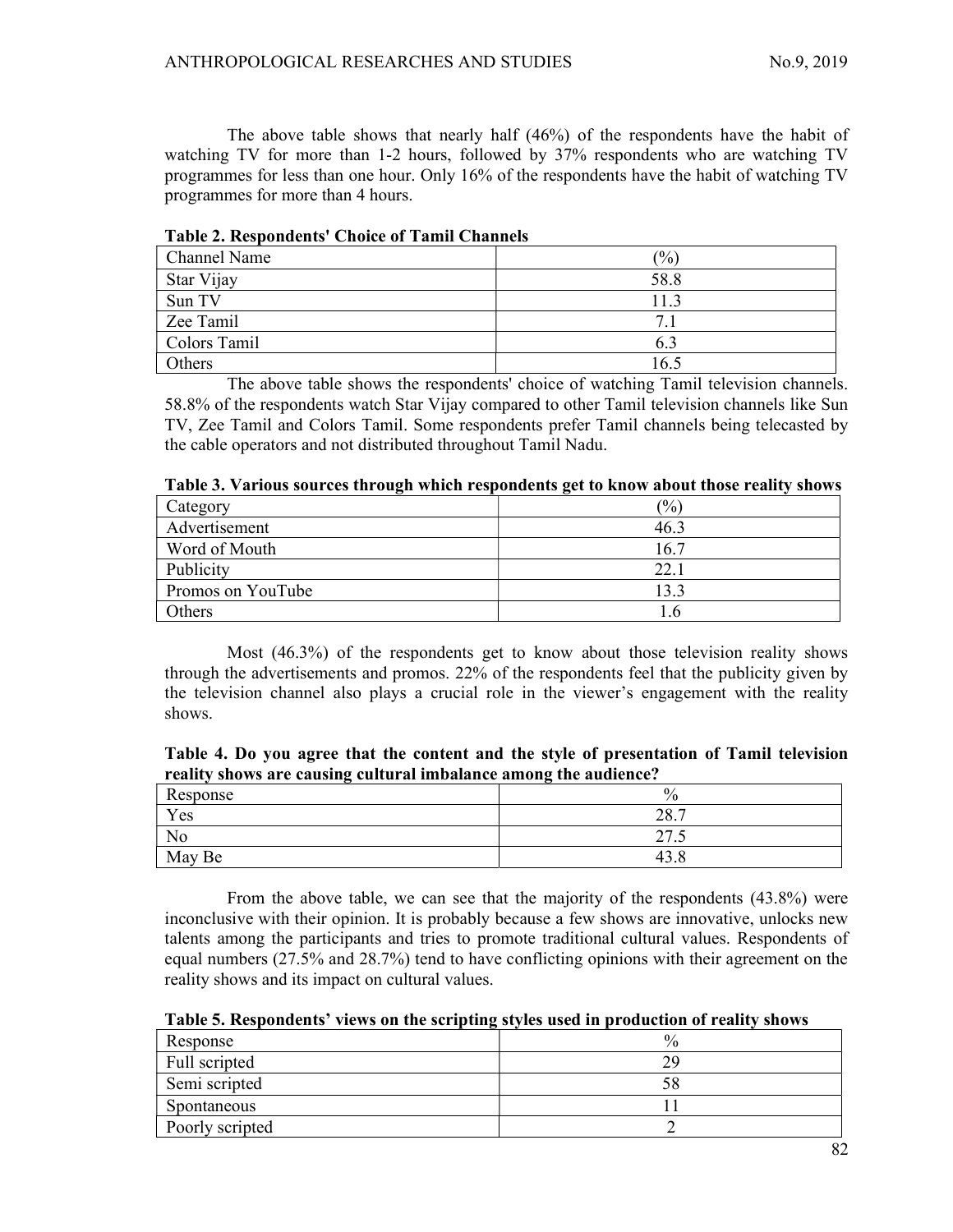The majority (58%) of the respondents view the scripting styles of the reality shows to be semi-scripted. To ensure higher viewers rating for the programme, the producers use scripted elements in terms of dialogues, costume, talent behavior and creating situations to make the program more dramatic and sensational for the audience and thus totally deviating from the principle of reality element which is the essence of reality shows. 29% of the respondents feel that the reality shows were fully scripted, greatly deviating from the reality elements in this manner, while 11% of the respondents feel there is complete spontaneity in the show and realism exhibit in the programmes.

| Response          | $\frac{0}{0}$ |
|-------------------|---------------|
| Concepts          | 49            |
| Presenting styles |               |
| Host              |               |
| Celebrity guest   |               |

Table 6. Elements that attract respondents' attention in watching reality shows

Respondents were asked to choose the elements that attract their attention in watching the Tamil television reality shows. Among the various choices given to them, the respondents were mainly influenced by the programme's concepts/idea (49%), followed by programme's presenting style (25%), celebrity guest (15%) and host (11%). The results show that overall idea/concept is the most important element in attracting the audience attention in reality shows rather than other elements.

|          | $- - - -$             |
|----------|-----------------------|
| Response | $\frac{0}{0}$         |
| Yes      | O <sub>7</sub><br>10. |
| No       | 45                    |
| May Be   | 36.3                  |

Table 7. Respondents' interest towards participation in reality shows

The above table shows that the majority (45%) of the respondents denied their interest in participating in reality shows. Some (36.3%) respondents were inconclusive about participating in the reality shows. Only 18.7% of the respondents were willing to participate in reality shows.

|  | Table 8. Respondents' most favorite Tamil television reality shows |  |
|--|--------------------------------------------------------------------|--|
|  |                                                                    |  |

| Response            | Percentage |
|---------------------|------------|
| Super singer        | bč         |
| Color super kids    |            |
| Enga veetu mappilai |            |
| Villa to village    |            |

The majority of the respondents showed greater interest in the reality show titled Super Singer (68%), followed by Colors Super kids (16%), Villa to Village (12%) and Enga Veetu Mapillai (4%).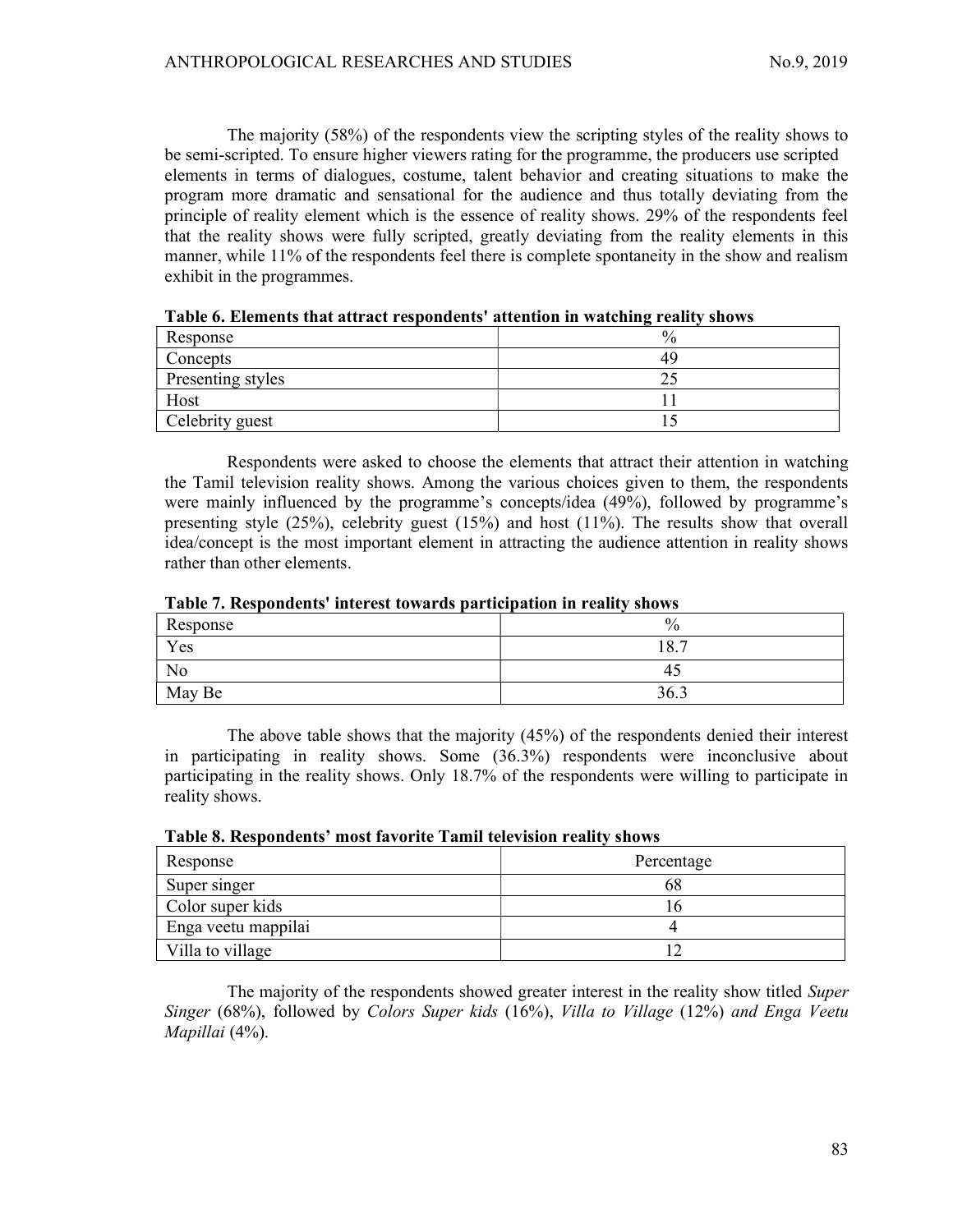## **Discussions**

Content analysis was carried out including both the video programs and textual data extracted from newspaper/online articles reported on Tamil television reality shows. The study analyzed the five different reality shows, which were monitored over a period of 1 month (January to February 2018). In this study, the content analysis focuses mainly on the following prominent elements namely:

- Role of prewritten scripts in reality shows
- Usage of words/dialogues in the program
- Participants' usage of props/costumes (western/traditional wears).
- Influence of media advertising on reality shows
- The necessity for viewers' discretion

# Table 9. The below table shows the total number of articles/internet sources on reality shows that are analyzed for this study

| No. | of<br>Names<br>the  | No.            | of   No. of articles | No. of articles  | Total number   |
|-----|---------------------|----------------|----------------------|------------------|----------------|
|     | selected<br>reality | articles<br>on | targeting on the     | targeting on     | of articles on |
|     | <b>Shows</b>        | poor scripting | program's            | the program's    | reality shows  |
|     |                     | $\sqrt{$ usage | scripts              | scripts          |                |
|     |                     | concepts       | /concepts to be      | concepts,        |                |
|     |                     |                | exposing             | affecting<br>the |                |
|     |                     |                | cultural values      | cultural values  |                |
|     | Enga<br>veetu       | $\overline{4}$ | $\theta$             | 12               | 16             |
|     | Maapillai           |                |                      |                  |                |
| 2   | Villa to Village    | $\overline{2}$ | 4                    |                  | 13             |
| 3   | Super Singer        | 5              | 19                   |                  | 25             |
| 4   | Colors Super Kids   |                | 18                   | $\theta$         | 19             |

## Role of prewritten scripts in reality shows

The content analysis of newspaper articles/online forums indicated that in most of these reality shows, the scripts were prewritten before the shooting for the purpose of dramatizing the real events. Therefore, the audiences wonder whether the particular programme content is real or fake. The media reports also criticized the quality of scripts used in the programs.

## Usage of words/dialogues in the program

In reality shows, the usage of dialogue by the contestants, hosts and judges play a crucial role in audience engagement in the programme. Programmes as *Enga Veetu Mapillai*, Villa to Village portray intense dramatic scenarios among the participants through the usage of dialogues. It is noticed that the use of harsh words, inappropriate dialogues, and bullying comments were showcased or highlighted in order to create hype among the audience. On the contrary, the programmes Super Singer and Colors Super Kid were exhibiting the participants' talents, where the dialogues/usage of words for creating a hype or viewer's rating was not required.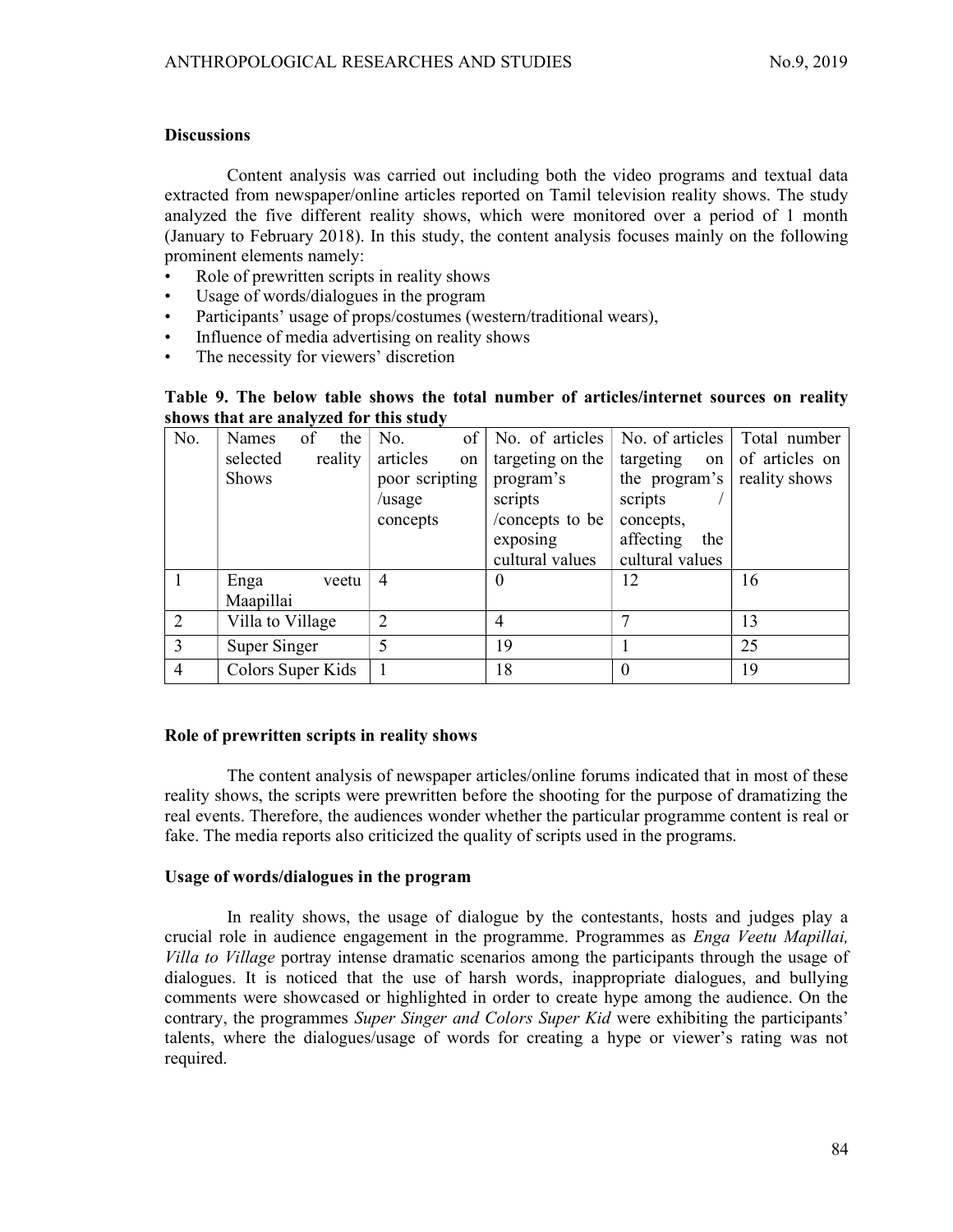#### Participants' usage of props/costumes (western/traditional wears)

In many cases, the participants, as well as the celebrities, were using western outfits over traditional dresses. Reality shows like *Enga Veetu Mappilai and Villa to Village* tend to adopt more of westernized outfits for presenting the shows. In certain episodes, the costumes that were worn by the female participants were inappropriate and deviate from the Tamil cultural values. In case of reality shows like Colors Super Kids and Super Singers, the participants, hosts and judges were wearing both traditional and western costumes that were appropriate and professional.

### The influence of reality show teaser on the audience

It is observed that the reality shows teaser has a significant effect on the people, as they show the gist of the sequence that exposes dramatic events, which makes the people to emotionally feel sympathetic/bad regarding that particular situation. However, the concern is in some cases the situations shown were depressing and cultureless. For instance, in *Enga Veetu* Maapillai, the way some of the scenes portrayed reality was totally against the cultural and moral values followed in Tamil tradition. The sequence showing the lead actor trying to impress many women and vice versa was found to be disturbing to the audience. In the reality show Villa to Village, the women contestants, exchanging harsh and sensitive words and behaving in a harsh way appears quite unpleasant for the viewers to watch.

### Viewers' discretion in watching the reality shows

Viewers' discretion is becoming necessary in watching reality shows. Majority of the reality shows concepts and themes are suited mainly for the adults and are quite unacceptable for the children and teenagers to view as it might affect them psychologically. This could be witnessed in programs like *Enga Veetu Mapillai and Villa to Village*. Certain scenes involve inappropriate romancing, usage of harsh and vulgar words, which could affect the children's psyche and development. Hence viewers' discretion is becoming a necessity for watching reality shows.

#### **Conclusions**

In order to create hype among the audience, Tamil television reality shows are employing certain unrealistic and unacceptable concepts, which are causing a certain degree of cultural imbalance among the audience. Those reality programmes are designed primarily with prewritten scripts, thus making the programme's outcome more dramatic and arousing the curiosity of the viewers to eagerly wait for the forthcoming episode. However, on a positive side, some reality shows are focusing primarily on unleashing the participant's talents and showcasing it to the public. Tamil television reality shows namely Super Singer and Colors Super Kids provide an opportunity for the common man to showcase his or her talent to the audience. Thus, the study could be concluded with a positive remark that, in order to preserve the cultural values in the Tamil television reality shows, the producers should employ appropriate themes/concepts, style of presentation, dialogues and costumes in the programs and at the same time they should not allow the commercial interest and viewer ratings to drive the program content and style of presentation.